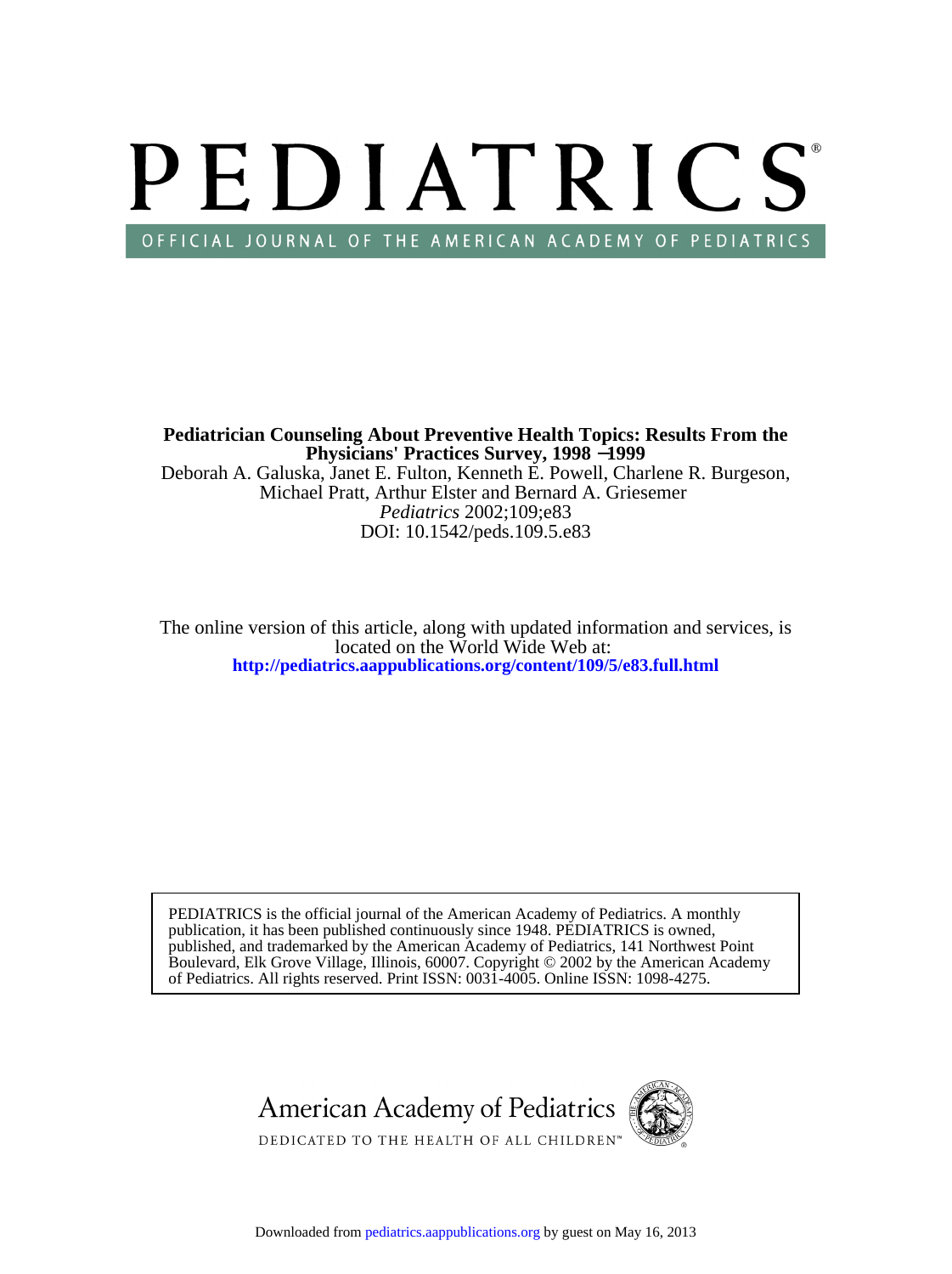# **Pediatrician Counseling About Preventive Health Topics: Results From the Physicians' Practices Survey, 1998–1999**

Deborah A. Galuska, MPH, PhD\*; Janet E. Fulton, PhD\*; Kenneth E. Powell, MD\*‡; Charlene R. Burgeson, MA§; Michael Pratt, MD<sup>\*</sup>; Arthur Elster, MD||; and Bernard A. Griesemer, MD¶

**ABSTRACT.** *Objective.* **Government agencies and national organizations recommend that physicians counsel their child and adolescent patients about preventive health topics. Using data from a national survey, we describe the counseling patterns of pediatricians in regard to 9 recommended preventive health topics.**

*Methodology.* **Between October 1998 and April 1999, information was collected from 907 of 1760 primary care pediatricians randomly selected from a nationally representative sample. Through either a telephone interview or a mail survey, pediatricians were asked how frequently in the past month they counseled about 9 preventive health topics during the well-care visits or routine check-ups of their patients. Pediatricians answered questions regarding their patients aged 2 to 5, 6 to 12, and 13 to 18 years.**

*Results.* **Over 80% of the pediatricians counseled about 1 or more recommended preventive health topics during the well-care visits or routine check-ups of their patients. As compared with pediatricians who did not counsel about any topic, pediatricians who counseled were significantly more likely to be female and spend longer amounts of time with their patients during these visits. The frequency with which specific preventive health topics were discussed varied with the topic and the age of the patient.**

*Conclusion.* **Most pediatricians routinely counsel about some, but not all, recommended preventive health topics. An understanding of why pediatricians selectively counsel about specific topics is needed.** *Pediatrics* **2002;109(5). URL: http://www.pediatrics.org/cgi/content/ full/109/5/e83;** *pediatrician, counseling, preventive health services, physician's practice patterns.*

ABBREVIATIONS. AMA, American Medical Association; HMO, health maintenance organization.

The health behaviors of young people may increase or decrease their risk for many acute and chronic conditions. For example, the risk for acute conditions such as injury, unplanned pregcrease or decrease their risk for many acute and chronic conditions. For example, the risk for acute conditions such as injury, unplanned pregnancy, and poor physical development can be reduced by using seatbelts, using contraception, and maintaining adequate nutrition, respectively. The risk for chronic health conditions in adulthood can also be influenced by behaviors initiated during youth. For example, smoking and obesity are risk factors for a multitude of chronic health conditions including cancer<sup>1,2</sup> and cardiovascular disease.<sup>1,2</sup> These risk factors, in part, have their origins in childhood: 82% of adults who smoke tried their first cigarette before 18 years of age, $3$  and 25% to 50% of children who are obese as children remain so as adults.4,5 As such, the promotion of preventive health behaviors in youth is important.

One avenue for promotion of preventive health behaviors is the physician office visit as most youth have contact with a physician. In 1994, for example, 94% of children under 5 years of age and 79% of children 6 to 17 years of age had a least 1 physician office visit.<sup>6</sup> Numerous government agencies and national organizations also recommend clinical preventive interventions. The US Preventive Services' *Guide to Clinical Preventive Services*, <sup>7</sup> the Maternal and Child Health Bureau's *Bright Futures: Guidelines for Health Supervision of Infants, Children, and Adolescents*, <sup>8</sup> the American Medical Association's (AMA) *Guidelines for Adolescent Preventive Services*, <sup>9</sup> and the American Academy of Pediatrics' *Guidelines for Health Supervi* $s$ *ion III*<sup>10</sup> all include recommendations that physicians who treat children or adolescents talk to their patients or their caregivers about preventive health topics. Across the documents, a multitude of topics are suggested, including nutrition, tobacco use, physical activity, safety, sexual activity, and substance abuse. The pediatrician's decision to discuss any or all of these topics is likely influenced by a multitude of factors. Theoretic models suggest that these factors include characteristics of the physician and of the patient. $11,12$ 

Numerous studies have documented the frequency pediatricians discuss preventive health topics.13–26 However, these studies have limitations that affect the usefulness of their results. First, most have included only a limited number of topics such as gun safety or other injuries,<sup>13-18</sup> physical activity,<sup>19</sup> smoking, $^{20}$  sexual activity, $^{21}$  or 3 cardiovascular disease risk factors.<sup>22</sup> Second, studies that did include multiple preventive health topics were limited because they queried about patients in a select age group, in particular adolescents,23,24 or about patients of all ages as a single group.25–26 This later grouping may be inappropriate because the fre-

From the \*Division of Nutrition and Physical Activity, Centers for Disease Control and Prevention, Atlanta, Georgia; ‡Georgia Department of Public Health, Atlanta, Georgia; §Division of Adolescent and School Health, Centers for Disease Control and Prevention, Atlanta, Georgia; ||American Medical Association, Chicago, Illinois; and ¶Health Tracks Center, Springfield, Missouri.

Received for publication Apr 6, 2001; accepted Jan 31, 2002.

Reprint requests to (D.A.G.) 4770 Buford Hwy, MS K26, Division of Nutrition and Physical Activity, Atlanta, GA 30341-3717. E-mail: dgaluska@ cdc.gov

PEDIATRICS (ISSN 0031 4005). Copyright © 2002 by the American Academy of Pediatrics.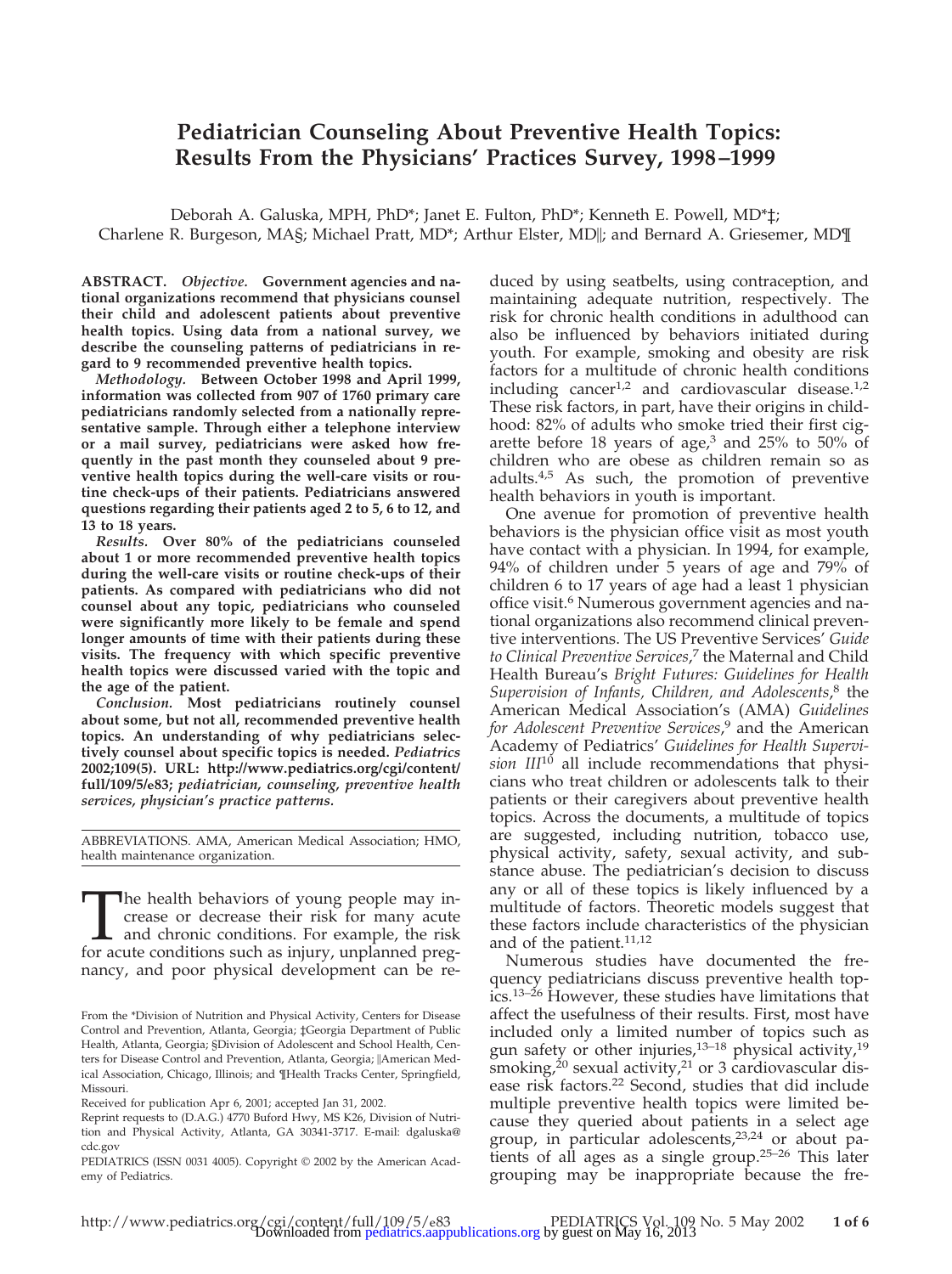quency pediatricians counsel about certain topics may vary with the age of the patient.<sup>22</sup> Third, most studies may be limited in generalizability because samples were selected from pediatric residents only,<sup>18</sup> select regional areas,<sup>13,15–16,20–21,23–24</sup> specific types of practice settings,<sup>23-24</sup> or membership lists of professional organizations.14–17,20,22,25–26

In this analysis of data collected in 1998–1999 from a randomly selected national sample of pediatricians who were engaged in primary care, we attempted to extend the findings of these previous studies by addressing the following questions:

- 1. What proportion of pediatricians always counsel about 1 or more preventive health topics at the well-care visits or routine check-ups of their patients?
- 2. What are the characteristics of pediatricians who always counsel about 1 or more preventive health topics at the well-care visits or routine check-ups of their patients?
- 3. What proportion of pediatricians always counsel about specific preventive health topics (eg, physical activity) and do these counseling practices vary by the age of patients?

#### **METHODS**

#### **Study Population**

The target population for this survey consisted of pediatricians who treated  $\geq$ 10 children or adolescents (ages 2–18 years) per week and whose practice was focused on primary care. Potential participants were selected from the AMA Physician Masterfile,<sup>27</sup> which contains biographic, medical education, and current practice data on all US physicians. Included are both members and nonmembers of the AMA as well as graduates of foreign medical schools living in the United States who meet education standards for recognition as physicians. Records for physicians are initiated on their entry into medical school (or at licensure in the United States for physicians who do not attend US medical schools) and are updated approximately every 3 to 4 years.

In June 1998, 61 172 physicians in the AMA Physician Masterfile identified themselves as pediatricians. To best achieve a sample representative of our target population, we eliminated pediatricians with the following characteristics before the random selection: doctors of osteopathy  $(N = 1151)$  as these physicians may have had different training with regard to prevention and would not be sampled in sufficient numbers to adjust for this difference; record of disciplinary action  $(N = 757)$ ; dead or vital status being determined  $(N = 3996)$ ; born before 1938, as these physicians were likely to be retired  $(N = 9411)$ ; graduated from medical school after 1995, as these physicians were likely to be residents ( $N = 6879$ ); did not provide direct patient care ( $N =$ 8977); and a foreign medical school graduate temporarily practicing in the United States or a US citizen practicing in a foreign country ( $N = 666$ ). In all, a total of 29 335 physicians were eligible for our selection. Of these, we then eliminated physicians for the following practical reasons related to the conduct of our study: did not provide a US mailing address ( $N = 1556$ ), did not provide a phone number ( $N = 11683$ ), and asked not to be contacted ( $N =$ 183). Those physicians excluded for practical reasons ( $N = 13 422$ ) were not significantly different from those not eliminated (*N* 15 913) by mean age, or percentages who were male, board-certified, foreign medical graduates, or living in specific geographical regions. Of the remaining 15 913 physicians, we randomly selected 1760 for this survey. This number was chosen to provide national prevalence estimates ( $\pm$  4%) for counseling assuming 10% ineligibles not detected through the sampling process and 40% nonrespondents.

#### **Study Design**

This study was originally designed as a telephone survey. One week before telephone calls began, all participants were sent a letter that described the study. The telephone survey, conducted between October 1998 and December 1998, was done by trained interviewers who used a standardized questionnaire and simultaneously entered data using a computer-assisted telephone system. At least 8 attempts were made to contact each physician at his or her office; attempts were made on various days and at various times of day. In addition, physicians or their office assistants were provided a toll-free number for the physician to call and to schedule an interview. At the end of the 3-month survey period, 674 (38%) of the 1760 selected physicians had been contacted and screened. To improve response, a written version of the questionnaire with identical wording was mailed to all nonrespondents. After 2 mailings, an additional 338 pediatricians were contacted and screened for a total contact rate of 57.5% (1012/1760). Among the 1012 contacted, 102 were not eligible for the study (15 were retired; 2 were medical residents; 29 were not pediatricians; 44 were not in primary care; and 12 treated fewer than 10 children each week). Of the 910 pediatricians determined to be eligible for the study, 3 refused to participate; thus, 907 were potentially available for our analysis.

#### **Analytic Population**

Because we compared the counseling practices of pediatricians across the age groups of their patients, we excluded 56 of the 907 who were eligible as they did not see patients in all 3 age groups of interest; 4 of these 56 saw adolescent patients only. Of the remaining 851, we excluded another 56 because they were missing information on covariates ( $N = 7$ ) or 1 or more counseling behaviors ( $N = 49$ ). Of those missing information on counseling, 71% were missing information on only 1 behavior for 1 group. Thus, our final analytic population included 795 pediatricians.

#### **Questionnaire**

The questionnaire was designed to be administered over the telephone in 15 to 20 minutes. Topics were selected by their relevance to the original study objective of characterizing the counseling practices of pediatricians. Information collected included the pediatrician's demographic, behavioral, and medical practice characteristics and the counseling practices relative to 9 preventive behaviors. The 9 preventive topics were selected because recommendations about these behaviors appeared consistently across several guidelines.<sup>7-10</sup> Because previous research indicated that physician counseling practices might vary by patient age,<sup>22</sup> we asked about counseling practices for 3 age groups of patients: 2 to 5 years, 6 to 12 years, and 13 to 18 years. Questions on a topic were first asked for a specific age group, and topics were asked in the same order for all age groups. Six of the 9 topics (seatbelt or car seat use, firearm safety, tobacco use by others in the home, maintenance of a healthy weight, physical activity, and nutrition) were asked for patients of all ages. Questions were asked about tobacco use and alcohol/drug use by the youth for patients aged 6 to 12 years and 13 to 18 years only, and contraception and protection against sexually transmitted diseases for patients 13 to 18 years of age only. The questionnaire was reviewed by an advisory panel and was piloted among a small number of pediatricians. A copy can be obtained from the first author on request.

#### **Definition of Counseling**

To determine whether a pediatrician regularly counseled on a specific topic, we asked the following question: "Thinking about well-care visits or routine check-ups of your patients during the past month, how frequently did you talk to the child (adolescent) or their caregiver about [topic]?". Participants were asked to respond: a) always; b) most times; c) sometimes; or d) never. Pediatricians who said they "always" counseled about a topic were defined as a regular counselor on that topic. For each pediatrician, we summed the number of topics on which he or she "always" counseled. Those who "always" counseled on one or more preventive health topics were defined as regular counselors of preventive health.

#### **Definition of Covariates**

We selected 6 covariates previously hypothesized to be associated with physician counseling. These included 3 demographic characteristics of the pediatrician: sex, age  $\leq 45$  years vs  $\geq 45$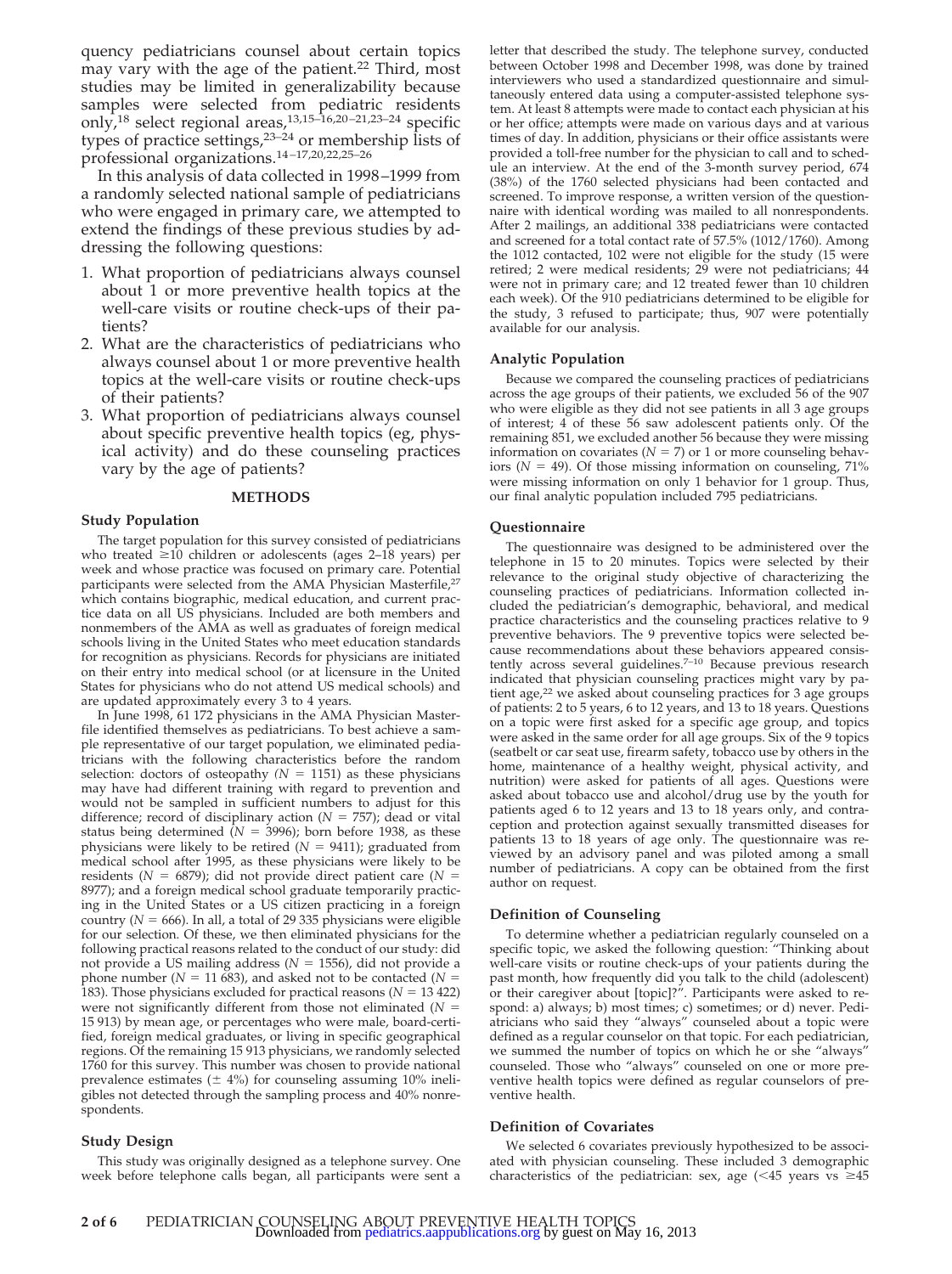years), and region of practice (Midwest [Illinois, Indiana, Iowa, Kansas, Michigan, Minnesota, Missouri, Nebraska, North Dakota, Ohio, South Dakota, and Wisconsin], Northeast [Connecticut, Maine, Massachusetts, New Hampshire, New Jersey, New York, Pennsylvania, Rhode Island, and Vermont], South [Alabama, Arkansas, Delaware, District of Columbia, Florida, Georgia, Kentucky, Louisiana, Maryland, Mississippi, North Carolina, Oklahoma, South Carolina, Tennessee, Texas, Virginia, and West Virginia], and West [Alaska, Arizona, California, Colorado, Hawaii, Idaho, Montana, Nevada, New Mexico, Oregon, Utah, Washington, and Wyoming]); and 3 practice characteristics of the pediatrician: practice in a staff model health maintenance organization (HMO; yes, no), the average number of patients seen in each age group for well-care visits or routine check-ups  $(\leq 10, 11-20, >20)$ , and the average length of a well-care visit or routine check-up for patients in each age group ( $\leq 15$  minutes, 16-20 minutes,  $> 20$ minutes).

#### **Data Analysis**

Statistical analyses were completed using SAS version 6.08 (SAS, Inc, Cary, NC). To evaluate whether the pediatrician's characteristics were associated with being a regular counselor on preventive health, we used multiple variable logistic regression.28 To compare the prevalence of regular counseling on specific topics across patient age groups, we treated the reports for each of the 3 age groups as a repeated measure for that pediatrician and conducted a repeated-measures analysis using PROC CATMOD.29 We tested differences in the prevalence of regular counseling for 3 a priori hypothesized contrasts of age groups: 2 to 5 versus 6 to 12, 6 to 12 versus 13 to 18, and 2 to 5 versus 13 to 18.

#### **RESULTS**

#### **Description of Population**

The mean age of the survey sample was 45 years with males (56% of respondents) slightly older than females (46 years vs 42 years). The respondents were fairly evenly distributed among the Midwest (22%), Northeast (26%), South (31%), and West (21%). Most were board-certified (92%) and members of the American Academy of Pediatrics (89%). More than three-fourths participated in private practice arrangements (20% were solo, and 59% were in a group) with the remaining physicians in either a staff model health maintenance organization (8%) or another arrangement (13%). The median weekly number of patients aged 2 to18 seen for well-care visits or routine check-ups was 45.

# *1) What proportion of pediatricians always counseled on 1 or more preventive health topics at well-care visits or routine check-ups?*

For each age group, over 80% of pediatricians regularly counseled patients on at least 1 topic;  $\langle 11 \rangle$ counseled on all topics (Table 1). The median number of topics regularly discussed was as follows by age group: 2 to 5 years, 2 (of 6); 6 to 12 years, 3 (of 8); 13 to 18 years, 5 (of 9; data not shown).

## *2) What were the characteristics of pediatricians who always counseled on 1 or more preventive health topics at well-care visits or routine check-ups?*

Across each age group of patients, 2 characteristics were significantly associated with regular counseling on 1 or more topics: the pediatrician's sex and the average time spent with patients during well-care visits or routine check-ups. Female pediatricians had 2.4 to 3.0 times the odds of regular counseling as male pediatricians and pediatricians who saw patients for 20 minutes during well-care visits had 2.2

**TABLE 1.** Characteristics of Pediatricians Who Always Counsel About 1 or More Preventive Health Topics: Physicians' Practices Study, 1998–1999

| Category                    | Patients Aged 2 to 5 Years |        |                | Patients Aged 6 to 12 Years |      |                  | Patients Aged 13 to 18 Years |               |                  |
|-----------------------------|----------------------------|--------|----------------|-----------------------------|------|------------------|------------------------------|---------------|------------------|
|                             | $\boldsymbol{n}$           | $\% *$ | AOR† (95% CI)  | $\boldsymbol{n}$            | $\%$ | AOR (95% CI)     | $\boldsymbol{n}$             | $\frac{0}{0}$ | AOR (95% CI)     |
| Total                       | 795                        | 84.0   |                | 795                         | 81.2 |                  | 795                          | 86.3          |                  |
| <b>Sex</b>                  |                            |        |                |                             |      |                  |                              |               |                  |
| Male                        | 442                        | 79.0   | 1.01           | 442                         | 74.4 | 1.01             | 442                          | 81.0          | 1.01             |
| Female                      | 353                        | 90.4   | $2.4(1.5-3.7)$ | 353                         | 89.8 | $3.0(2.0-4.6)$   | 353                          | 92.9          | $2.4(1.4-3.9)$   |
| Age $(y)$                   |                            |        |                |                             |      |                  |                              |               |                  |
| $<$ 45                      | 415                        | 85.1   | 1.0            | 415                         | 81.5 | 1.0              | 415                          | 88.4          | 1.0              |
| $\geq 45$                   | 380                        | 83.0   | $1.1(0.7-1.6)$ | 380                         | 81.0 | $1.3(0.9 - 2.0)$ | 380                          | 84.0          | $0.8(0.5-1.3)$   |
| Region                      |                            |        |                |                             |      |                  |                              |               |                  |
| Midwest                     | 174                        | 90.0   | $2.1(1.1-4.0)$ | 174                         | 86.2 | $2.0(1.1-3.7)$   | 174                          | 89.1          | $2.0(1.1-3.9)$   |
| Northeast                   | 203                        | 83.3   | $1.2(0.7-2.1)$ | 203                         | 84.2 | $1.7(1.0-2.9)$   | 203                          | 91.6          | $2.7(1.4-5.3)$   |
| South                       | 249                        | 83.5   | $1.4(0.8-2.4)$ | 249                         | 78.3 | $1.3(0.8-2.1)$   | 249                          | 83.9          | $1.5(0.9-2.7)$   |
| West                        | 169                        | 80.0   | 1.0            | 169                         | 76.9 | 1.0              | 169                          | 80.5          | 1.01             |
| Works in HMO                |                            |        |                |                             |      |                  |                              |               |                  |
| No                          | 63                         | 84.0   | 1.0            | 63                          | 81.0 | 1.0              | 63                           | 87.3          | 1.0              |
| Yes                         | 732                        | 84.1   | $1.1(0.5-2.2)$ | 732                         | 81.3 | $1.0(0.5-2.0)$   | 732                          | 86.2          | $1.1(0.5-2.6)$   |
| Average number of patients  |                            |        |                |                             |      |                  |                              |               |                  |
| seen for well-care visits   |                            |        |                |                             |      |                  |                              |               |                  |
| (per wk)                    |                            |        |                |                             |      |                  |                              |               |                  |
| $\leq 10$                   | 148                        | 81.8   | 1.0            | 552                         | 80.8 | 1.0              | 578                          | 85.3          | 1.0              |
| $11 - 20$                   | 258                        | 83.7   | $1.2(0.7-2.2)$ | 114                         | 80.7 | $1.2(0.8-1.8)$   | 157                          | 86.6          | $1.2(0.7-2.1)$   |
| >20                         | 389                        | 85.1   | $1.5(0.9-2.5)$ | 165                         | 83.0 | $1.3(0.8-2.2)$   | 60                           | 95.0          | $3.2(1.0-11.0)$  |
| Average time per patient in |                            |        |                |                             |      |                  |                              |               |                  |
| well-care visits            |                            |        |                |                             |      |                  |                              |               |                  |
| $\leq$ 15 min               | 378                        | 78.6   | 1.01           | 360                         | 74.4 | 1.01             | 230                          | 73.5          | 1.01             |
| $16-20$ min                 | 271                        | 89.3   | $2.1(1.3-3.4)$ | 248                         | 84.3 | $1.7(1.1-2.7)$   | 234                          | 88.9          | $2.6(1.5-4.4)$   |
| $>20$ min                   | 146                        | 88.4   | $2.2(1.2-3.9)$ | 187                         | 90.4 | $3.2(1.8-5.6)$   | 331                          | 93.4          | $4.4(2.6 - 7.7)$ |

CI indicates confidence interval.

\* Percentage of pediatricians in the category who always counsel about 1 or more preventive health topics.

† Adjusted odds ratio-adjusted for all other listed covariates.

 $\ddagger$  Variable (as a group) is significant at *P* < .05.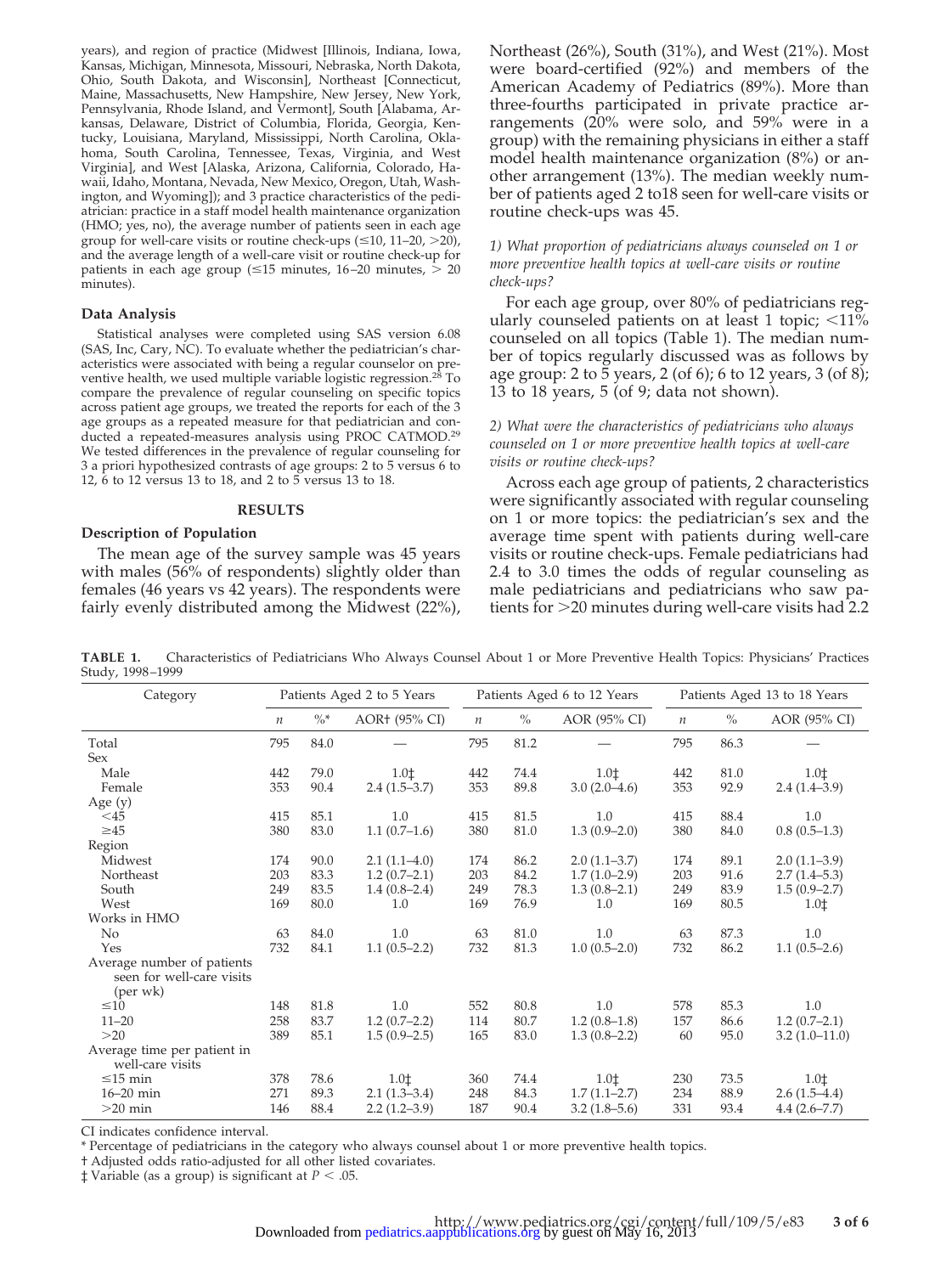to 4.4 times the odds of counseling as those who saw patients for  $\leq$ 15 minutes (Table 1). The only significant differences by region were for patients aged 13 to 18 years; in this group, pediatricians in the Midwest or Northeast had 2.0 and 2.7 times the odds of counseling patients as those in the West. Characteristics not significantly associated with counseling were the pediatrician's age, the pediatrician's participation in a staff model HMO, and the number of patients the pediatrician saw weekly for well-care visits or routine check-ups.

To test whether method of response affected results, we reran all models with the inclusion of a variable to identify the method by which the pediatrician responded to the survey  $(1 = \text{mail}, 0 = \text{tele} - \text{level})$ phone). There were no appreciable differences in the estimated odds ratios for any of the 3 models. Similar patterns in counseling also were observed when we considered the median number of topics for which the pediatrician counseled instead of the proportion of pediatricians who counseled about one or more topics (data not shown).

# *3) What proportion of pediatricians always counseled about specific preventive health topics, and did these counseling practices vary by the patient's age?*

The proportion of pediatricians who regularly counseled on specific topics varied by topic and by the patient's age (Table 2). Among the 6 topics pertinent to all 3 age groups, the 1 with the highest prevalence of regular counseling was diet and nutrition: 62.1% to 71.1% across the 3 age groups (Table 2). Maintenance of a healthy weight (range: 49.3% to 56.1%), seatbelt or car seat use (range: 44.7% to 47.8%), physical activity (range: 41.4% to 58.7%), and tobacco use by others in the home (range: 33.8% to 50.6%) were the next most frequent topics. Counseling about firearm safety ranked far below the other topics (range: 14.8% to 24.8%).

For most topics, pediatricians were more likely to always counsel their older patients. The most striking increases by patient age were observed for the patient's tobacco use and the patient's drug and alcohol use, for which pediatricians were more than twice as likely to counsel their 13- to 18-year-old patients than those 6 to 12 years. In contrast, pediatricians were more likely to counsel those patients aged 2 to 5 years than those who were older about seatbelt or car seat use and diet or nutrition.

When we repeated the analysis for Table 2 but changed the definition of regularly counseling to include the responses "always" or "most times" instead of just "always," we found as expected that the proportion of pediatricians who regularly counseled increased. The patterns within and between age groups remained the same.

# **DISCUSSION**

From this national survey of the counseling practices of pediatricians, we document the following findings: 1) during the well-care visits or routine check-ups of their patients, over 80% of US pediatricians counsel on 1 or more recommended preventive health topics; 2) female pediatricians (vs male) and pediatricians who spend more time with their patients during well-care visits or routine check-ups counsel more frequently; and 3) the frequency with which specific preventive health topics are discussed seems to vary by the topic and the patient's age.

Our first finding of a high rate of counseling is encouraging but not surprising. Pediatricians consider many preventive health topics as important, and pediatricians who perceive topics as important have been found to counsel on them more frequently. In a recent survey of primary care pediatricians by Cheng and colleagues,25 topics such as growth and nutrition, car safety, gun safety, and the harm of passive smoking were all rated as important by over 80% of pediatricians; for each topic, the pediatrician's perception of its importance was positively related to his or her likelihood of counseling about it.

**TABLE 2.** Percentage of Pediatricians Who Always Counsel About a Preventive Topic by the Age Group of the Patient: Physicians' Practices Survey, 1998–1999

| Topic                                                                                       |      | Patient Age Group |      | P Value for Age Group Contrasts |                                                                                    |                                 |  |
|---------------------------------------------------------------------------------------------|------|-------------------|------|---------------------------------|------------------------------------------------------------------------------------|---------------------------------|--|
|                                                                                             |      |                   |      | 6-12 Years                      | 2-5 Years 6-12 Years 13-18 Years 2-5 Years Versus 6-12 Years Versus<br>13-18 Years | 2–5 Years Versus<br>13-18 Years |  |
| Seatbelt or car seat use for the<br>child/adolescent                                        | 47.8 | 44.7              | 44.7 | .0183                           | 1.000                                                                              | .0455                           |  |
| Firearm safety                                                                              | 14.8 | 19.0              | 24.8 | < .0001                         | < .0001                                                                            | < .0001                         |  |
| Tobacco use by others in the<br>child's/adolescent's home                                   | 33.8 | 39.0              | 50.6 | < .0001                         | < .0001                                                                            | < .0001                         |  |
| Tobacco use by the child/adolescent                                                         | NA   | 29.4              | 69.4 | NA                              | < .0001                                                                            | NA                              |  |
| Maintenance of a healthy weight for<br>the child/adolescent                                 | 49.3 | 49.9              | 56.1 | .6779                           | < .0001                                                                            | < .0001                         |  |
| Physical activity for the<br>child/adolescent                                               | 41.4 | 51.3              | 58.7 | < .0001                         | < .0001                                                                            | < .0001                         |  |
| Diet or nutrition for the<br>child/adolescent                                               | 71.1 | 62.1              | 62.3 | < .0001                         | .9146                                                                              | < .0001                         |  |
| Child's/adolescent's use of alcohol<br>and drugs                                            | NА   | 24.3              | 69.7 | NA                              | < .0001                                                                            | NA                              |  |
| Contraception and protection<br>against sexually transmitted<br>diseases for the adolescent | NA   | NA                | 48.6 | NA                              | <b>NA</b>                                                                          | NA                              |  |

NA indicates not applicable.

\* NA as this question was not asked about patients in this age group.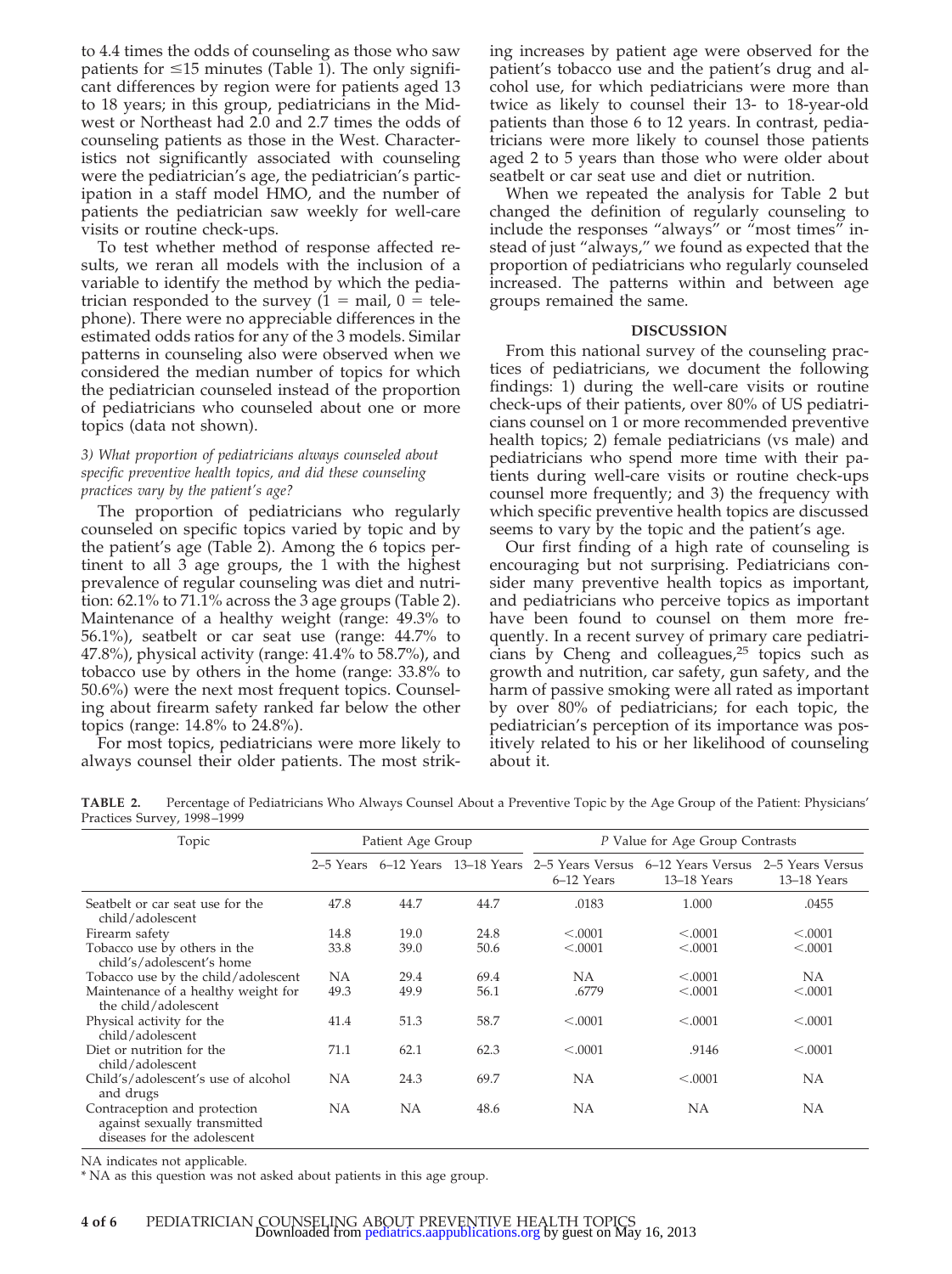The credibility of preventive service guidelines created by numerous government and professional organizations is another factor that likely contributes to our encouraging observation. $7-10$  For example, in the survey by Cheng and colleagues, guidelines from the American Academy of Pediatrics were rated as important in determining the content and emphasis of health supervision visits by 78% of pediatricians.25 It should be noted, however, that not all pediatricians find guidelines useful; in a recent national survey of pediatricians, the most cited reason for not using guidelines was that guidelines did not allow for clinical judgment.30

Our second finding—that pediatricians who spent more time with patients and who were female were each more likely to counsel—is also not surprising. With regard to time, perceived lack of time is a frequently cited barrier to providing preventive services.18,25,31 Our survey extends these findings by demonstrating that actual time for a visit correlates with the provision of services. With regard to the pediatrician's sex, other studies have found as we did that female physicians are more likely to counsel than male physicians on preventive health topics17,26,32 or to provide preventive health services.33–35 The explanation for the differential by sex is not known; some have hypothesized that females are more likely to provide preventive health services because they spend more time with their patients.36 In our study, female pediatricians spent on average 5 minutes more with their patients than did male pediatricians, but the effect of sex was evident even after controlling for the average length of visit. An understanding as to what other factors cause the gender differential may improve the specificity of education interventions for pediatricians.

Despite our optimistic finding that most pediatricians counsel about at least 1 preventive health topics, our data shows that they do not counsel about all recommended topics. This may, in part, be attributable to time restrictions. Our study showed that visit time with patients is short: For patients aged 2 to 5 years the median length of well-care visits or routine check-ups was 16 minutes, and for those aged 6 to 12 or 13 to 18 years, it was 19 minutes. During this brief time, pediatricians are expected not only to counsel about preventive topics, but also to take a medical history, perform physical examinations, conduct relevant screening procedures, give immunizations, and address appropriate psychological issues.

How then do physicians determine which preventive health topics they will give priority? Our third finding suggests that the counseling practices of pediatricians are influenced both by the patient's age and the topic. Our findings on age are consistent with those reported in the 1985 survey of pediatricians by Nader and colleagues,<sup>22</sup> who found that the frequency with which pediatricians counseled on topics related to cardiovascular risk (in particular exercise) changed with the patient's age. To explain why the patient's age influences counseling practices, we hypothesize that pediatricians may counsel their patients on topics they judge to have most immediate importance. For example, our finding that

counseling patients on smoking and drug and alcohol use increased significantly between patients aged 6 to 12 years and patients 13 to 18 years parallels the much greater likelihood that adolescents will engage in these behaviors. Studies in adults show similar findings in that patients with heart disease are more likely to be counseled about smoking, $37$  those with chronic diseases are more likely to be counseled about exercise,<sup>38</sup> and those with diabetes are more likely to be counseled about weight loss.<sup>39</sup>

Another factor that might influence the priority given a topic is the pediatrician's perception of their ability to provide effective counseling messages; pediatricians are more likely to counsel about topics for which they have a high degree of confidence in their skills and for which they feel they can cause change.25 Counseling patterns in our study are consistent with this hypothesis. For example, in our study patients of all ages are frequently counseled about nutrition: In Cheng's study, 98% of pediatrician's had a high level of confidence in their counseling about this topic, and 88% strongly felt they could prevent the problem.25 In contrast, in our study, gun safety is least frequently discussed: In Cheng's study only 68% of pediatricians had a high level of confidence in their counseling about this topic, and only 38% strongly felt they could prevent the problem.<sup>25</sup>

Our findings should be viewed in the context of several limitations. First, only half of the eligible subjects participated in our study. Using auxiliary data available to us, we found that respondents and nonrespondents did not differ by sex or age. Unmeasured factors potentially related to counseling may, however, have influenced the choice to participate. Therefore, we cannot truly predict whether the nonparticipation biased our results. Second, our estimates of the prevalence of counseling are based on self-report. We are unaware of studies specifically validating pediatrician's report of counseling with their actual practice, but it is certainly possible that the practices reported in our study represent a bestcase scenario, in part because counseling is socially desirable behavior and therefore likely to be overestimated. For example, Pbert and colleagues $40$  found that among physicians who reported providing advice on smoking cessation, only 71% of the episodes could be verified by audiotape. Third, our estimates may be biased because some physician's answered our survey by telephone and others answered by mail. In our study, accounting for the response method did not affect the results of the logistic regression models. However, the prevalence of counseling for those who responded by telephone as compared with those who responded by mail differed significantly for 6 of the 23 age-specific counseling behaviors. This number of differences is unlikely to be caused by chance. However, we could not determine whether this finding was caused by the difference in methodology or real differences between the 2 groups of respondents; compared with those who responded to the telephone survey those who responded to the mail survey tended to be younger, see fewer patients, and spend less time with patients.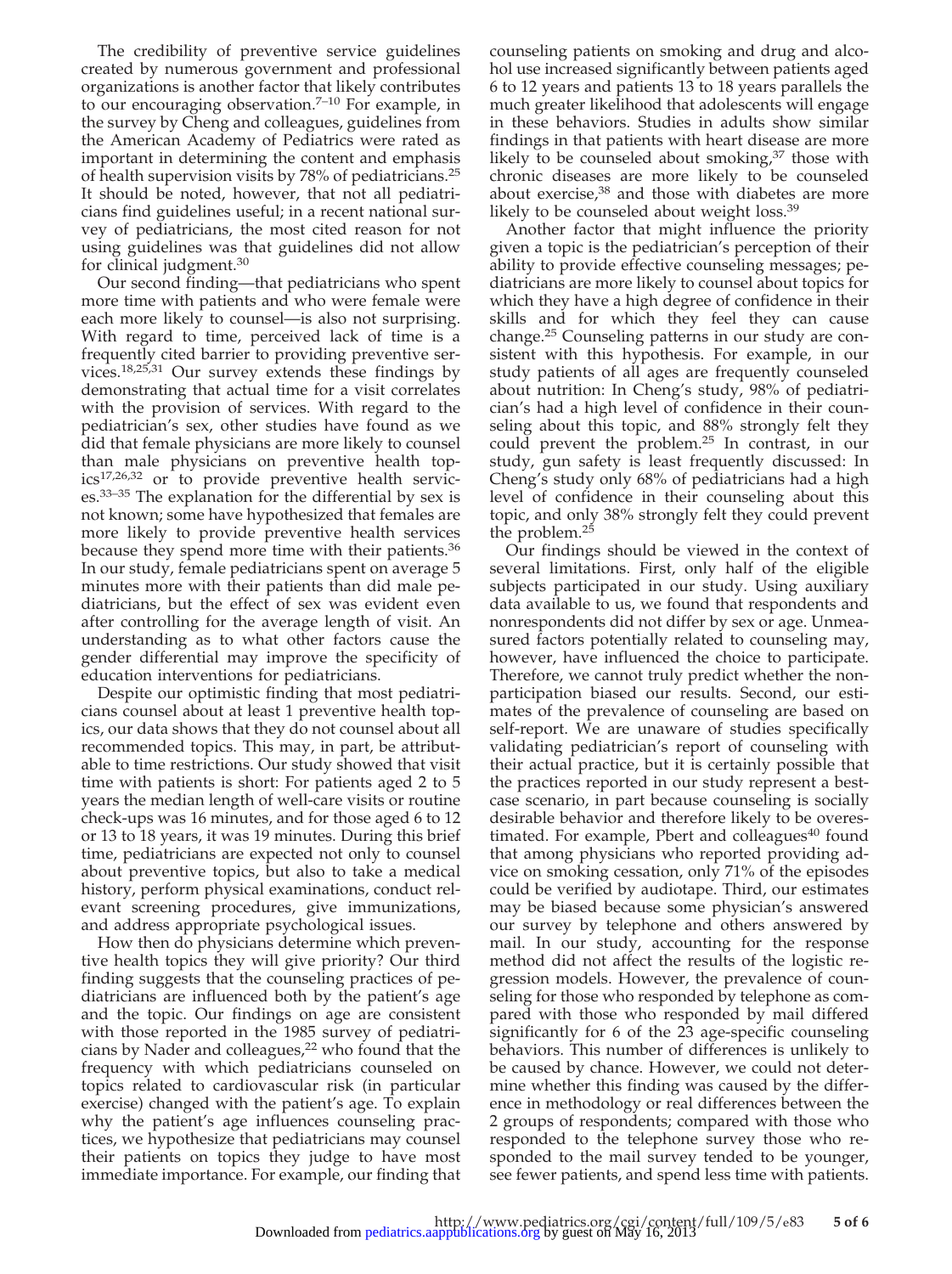Fourth, our assessment of the prevalence of counseling does not reflect its quality, and thus we cannot report the prevalence of effective counseling. Future studies should examine the issue of quality by documenting the specific activities undertaken when a pediatrician counsels about a topic. Fifth, the generalizability of our results is limited to our target population, and may not apply to all practicing pediatricians.

These limitations not withstanding, our study indicates clearly that counseling about prevention is on the minds of most pediatricians, and that they consistently counsel about some but not all recommended topics. If more recommended topics are to be included in preventive care visits, the factors that influence the content of these visits must be better understood. Studies to investigate these factors should consider the role of the individual physician, the health delivery system, and the physician's patients and peers in determining the content of these visits. Studies should also document the quality of counseling as well as system supports to the implementation of counseling. Obtaining this information will help determine whether interventions to alter counseling behavior should be designed to enhance pediatricians' knowledge and skills, to alter environmental barriers to counseling such as lack of time, or to reinforce desired counseling practices.<sup>11,12</sup>

# **ACKNOWLEDGMENTS**

We thank the National Foundation for the Centers for Disease Control and Prevention for its role in funding and administering this survey and members of the Improving Child and Adolescent Health Through Physical Activity and Nutrition Advisory Board for their thoughtful review of the survey instrument for this study.

#### **REFERENCES**

- 1. US Public Health Service. *Surgeon General's Advisory Committee on Smoking and Health: a report of the Surgeon General*. Rockville, MD: US Department of Health, Education, and Welfare, Public Health Service, Office of the Assistant Secretary for Health, Office on Smoking and Health; 1979
- 2. National Institutes of Health. *Clinical Guidelines on the Identification, Evaluation, and Treatment of Overweight and Obesity in Adults: The Evidence Report*. Bethesda, MD: National Institutes of Health, US Department of Health and Human Services; 1998
- 3. US Department of Health and Human Services. *Preventing Tobacco Use Among Young People: A Report of the Surgeon General*. Atlanta, GA: US Department of Health and Human Services, Public Health Service, Centers for Disease Control Prevention, National Center for Chronic Disease Prevention and Health Promotion, Office on Smoking and Health; 1994
- 4. Must A, Strauss RS. Risks and consequences of childhood and adolescent obesity. *Int J Obes Relat Metab Disord*. 1999;23:S2–S11
- 5. Serdula MK, Ivery D, Coates RJ, et al. Do obese children become obese adults? A review of the literature*. Prev Med*. 1993;22:167–177
- 6. Adams PF, Marano MA. Current estimates from the National Health Interview Survey. In: *1994 Vital Health Statistics*. Series 10. No. 193. Hyattsville, MD: National Center for Health Statistics; 1995
- 7. US Preventive Services Task Force. *Guide to Clinical Preventive Services*. 2nd ed. Baltimore, MD: Williams & Wilkins; 1996
- 8. Green M, ed. *Bright Futures: Guidelines for Health Supervision of Infants, Children, and Adolescents*. Arlington, VA: National Center for Education in Maternal and Child Health; 1994
- 9. American Medical Association. *Guidelines for Adolescent Preventive Services (GAPS). Recommendations Monograph*. 2nd ed. Chicago IL: American Medical Association; 1996
- 10. American Academy of Pediatrics, Committee on Psychosocial Aspects of Child and Family Health. *Guidelines for Health Supervision*. Elk Grove Village, IL: American Academy of Pediatrics; 1997
- 11. Green LW, Eriksen MP, Schor EL. Preventive practices by physicians:

behavioral determinants and potential interventions. *Am J Prev Med*. 1988;4(suppl):101–107

- 12. Walsh JME, McPhee SJ. A systems model of clinical preventive care: an analysis of factors influencing patient and physician. *Health Ed Q*. 1992;19:157–175
- 13. Barkin S, Duan N, Fink A, Brook RH, Gelberg L. The smoking gun: do clinicians follow guidelines on firearm safety counseling? *Arch Pediatr Adolesc Med*. 1998;152:749–756
- 14. Borowsky IW, Ireland M. National survey of pediatricians' violence prevention counseling. *Arch Pediatr Adolesc Med*. 1999;153:1170–1176
- 15. Fargason CA Jr, Johnston C. Gun ownership and counseling of Alabama pediatricians. *Arch Pediatr Adolesc Med*. 1995;149:442–446
- 16. Grossman DC, Mang K, Rivara FP. Firearm injury prevention counseling by pediatricians and family physicians: practices and beliefs. *Arch Pediatr Adolesc Med*. 1995;149:973–977
- 17. Olson LM, Christoffel KK, O'Connor KG. Pediatricians' experience with and attitudes toward firearms. Results of a national survey. *Arch Pediatr Adolesc Med*. 1997;151:352–359
- 18. Wright MS. Pediatric injury prevention: Preparing residents for patient counseling. *Arch Pediatr Adolesc Med*. 1997;151:1039–1043
- 19. Abramson S, Stein J, Schaufele M, Frates E, Rogan S. Personal exercise habits and counseling practices of primary care physicians: a national survey. *Clin J Sport Med*. 2000;10:40–48
- 20. Zapka JG, Fletcher K, Pbert L, Druker SK, Ockene JK, Chen L. The perceptions and practices of pediatricians: tobacco intervention. *Pediatrics*. 1999;103:e65
- 21. Patton D, Kolasa K, West S, Irons TG. Sexual abstinence counseling of adolescents by physicians. *Adolescence*. 1995;30:963–969
- 22. Nader PR, Taras HL, Sallis JF, Patterson TL. Adult heart disease prevention in childhood: a national survey of pediatricians' practices and attitudes. *Pediatrics*. 1987;79:843–850
- 23. Halpern-Felsher BL, Ozer EM, Millstein SG, et al. Preventive services in a health maintenance organization: how well do pediatricians screen and educate adolescent patients? *Arch Pediatr Adolesc Med.* 2000;154: 173–179
- 24. Klein JD, Allan MJ, Elster AB, et al. Improving adolescent preventive care in community health centers. *Pediatrics*. 2001;107:318–327
- 25. Cheng TL, DeWitt TG, Savageau JA, O'Connor KG. Determinants of counseling in primary care pediatric practice: physician attitudes about time, money, and health issues. *Arch Pediatr Adolesc Med*. 1999;153: 629–635
- 26. Ewing GB, Selassie AW, Lopez CH, McCutcheon EP. Self-report of delivery of clinical preventive services by US physicians: comparing specialty, gender, age, setting of practice, and area of practice. *Am J Prev Med*. 1999;17:62–72
- 27. American Medical Association. *Physician Characteristics and Distribution in the United States*. 1997/98 ed. Chicago, IL: American Medical Association; 1997
- 28. Hosmer DW, Lemeshow S. *Applied Logistic Regression.* New York, NY: John Wiley & Sons; 1989
- 29. Stokes ME, Davis CS, Koch GG. *Categorical Data Analysis Using the SAS System*. Cary, NC: SAS Institute Inc; 1995
- 30. Flores G, Lee M, Bauchner H, Kastner B. Pediatricians' attitudes, beliefs, and practices regarding clinical practice guidelines: a national survey. *Pediatrics*. 2000;105:496–501
- 31. Kushner RF. Barriers to providing nutrition counseling by physicians: a survey of primary care practitioners. *Prev Med*. 1995;24:546–552
- 32. Frank E, Harvey LK. Prevention advice rates of women and men physicians. *Arch Fam Med*. 1996;5:215–219
- 33. Battista RN, Williams JI, MacFarlane LA. Determinants of primary medical practice in adult cancer prevention. *Med Care*. 1986;24:216–224
- 34. Franks P, Clancy CM. Physician gender bias in clinical decision making: screening for cancer in primary care. *Med Care*. 1993;31:213–218
- 35. Lurie N, Slater J, McGovern P, Ekstrum J, Quam L, Margolis K. Preventive care for women: does the sex of the physician matter? *N Engl J Med*. 1993;329:478–482
- 36. Roter D, Lipkin M Jr, Korsgaard A. Sex differences in patients' and physicians' communication during primary care medical visits. *Med Care*. 1991;29:1083–1093
- 37. Frank E, Winkleby MA, Altman DG, Rockhill B, Fortmann SP. Predic-
- tors of physicians' smoking cessation advice. *JAMA*. 1991;266:3139–3144 38. Wee CC, McCarthy EP, Davis RB, Phillips RS. Physician counseling about exercise. *JAMA*. 1999;282:1583–1588
- 39. Galuska DA, Will JC, Serdula MK, Ford ES. Are health care professionals advising obese patients to lose weight? *JAMA*. 1999;282:1576–1578
- 40. Pbert L, Adams A, Quirk M, Herbert JR, Ockene JK, Luippold RS. The patient exit interview as an assessment of physician-delivered smoking intervention: a validation study. *Health Psychol*. 1999;18:183–188